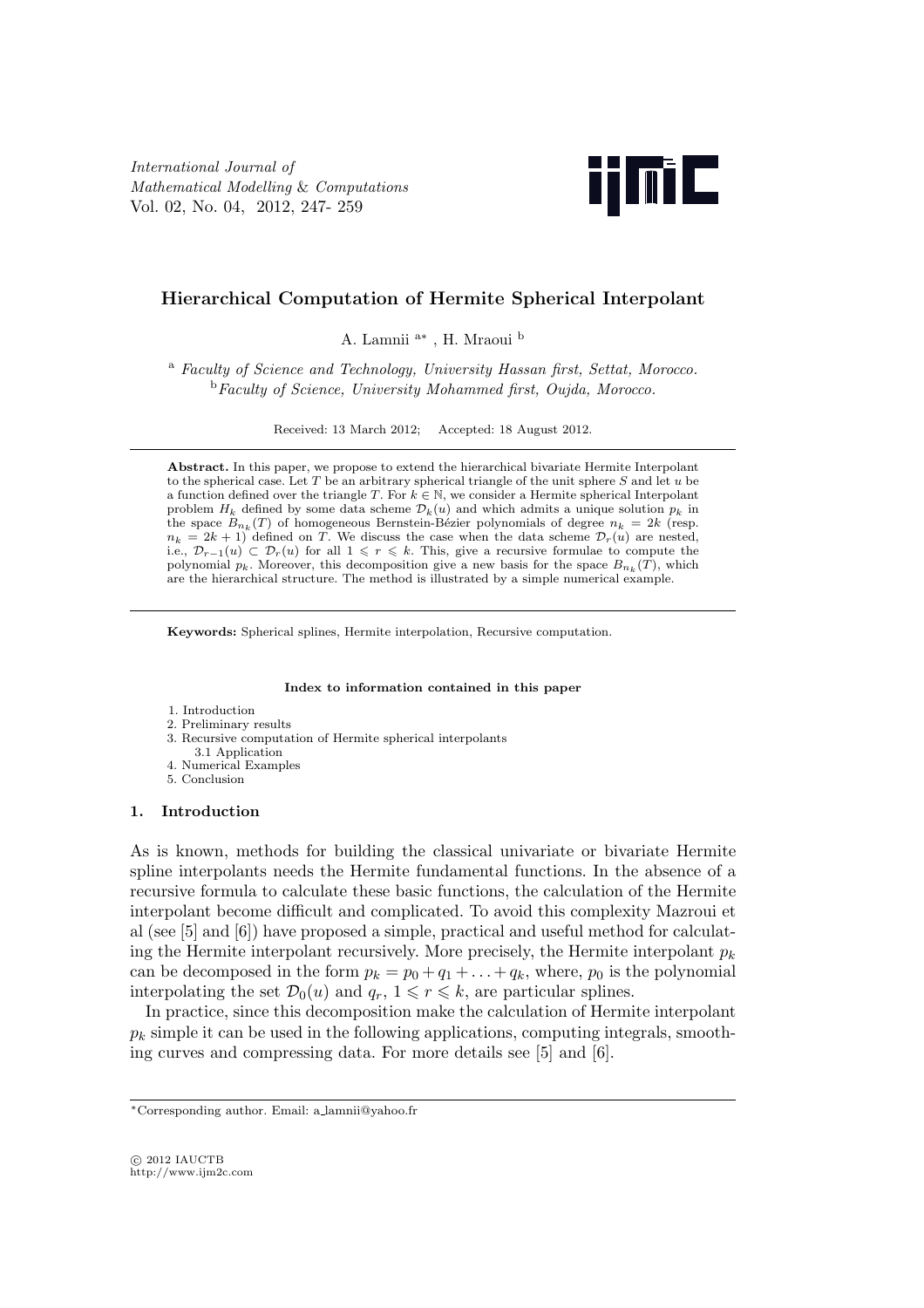Since this method is simple it is natural to extend it to several variables. One obvious way to do this is to use the tensor product. With regard to this extension, it was described in [9] (see also [7, 10]) a recursive construction for tensor product Hermite interpolants. In [8], it was proposed a method allowing to build recursively bivariate Hermite spline interpolants of class  $\mathcal{C}^k$  on  $\mathbb{R}^2$ . Recently, we are proposed in [3] a recursive method for the construction of a Hermite spherical spline interpolant of class  $\mathcal{C}^k$  and degree  $4k+1$  on S. In this work, we deal with a new method allowing us to build recursively Hermite spherical interpolants on spherical triangles *T*. In this case the degree  $n_k = 2k$  (resp.  $n_k = 2k + 1$ ) and the data scheme  $\mathcal{D}_k(u)$ constricting of values and derivatives of *u* at vertices  $V_i$  and points interior  $B_j$  of triangle *T*. But in [3],  $n_k = 4k + 1$  and in addition to these data, we add values and derivatives of *u* at center points arcs  $M_{i,j}$ .

Let *T* be a spherical triangle with vertices  $V_1$ ,  $V_2$  and  $V_3$ , and for convenience, let  $V_4 = V_1$  and  $V_5 = V_2$ .

To define some useful derivatives associated with *T*, let *gi,j* be a tangent vector to *S* at  $v_i$  contained in the plane passing through  $v_i$ ,  $v_j$ , and the origin, not parallel with  $v_i, i, j = 1, 2, 3, i \neq j$ , and for convenience,  $g_{i,0} = g_{i,3}$  and  $g_{i,4} = g_{i,1}$ . In addition, let  $\mu_j$ ,  $\nu_j$  be independent unit vectors lying in the tangent plane of S at  $B_j \in T$ , where  $\mu_j$ ,  $\nu_j$  are two non parallel directions.

Let *u* be a regular function defined on *T*. For each  $k \in \mathbb{N}$ , there exists a unique homogenous Bernstein-Bézier polynomial  $p_k$  in the space  $\mathbb{B}_{n_k}(T)$  that interpolates a given data set  $\mathcal{D}_k(u)$ . In general,  $\mathcal{D}_k(u)$  is formed by the values and the derivatives of *u* at the vertices  $V_i$ ,  $1 \leq i \leq 3$ , and at other points  $B_j$ ,  $1 \leq j \leq d_k$ , inside *T* and/or on the edges of *T*. More specifically, the set  $\mathcal{D}_k(u)$  can be written in the form

$$
\mathcal{D}_k(u) = \{ D^{\alpha}u(V_i), D^{\gamma_j}u(B_j); \ |\alpha| \leq \rho_k, \ \gamma_j \in I_k, \ 1 \leq i \leq 3 \},\tag{1}
$$

where  $I_k = \{ \gamma_j \in \mathbb{N} \times \mathbb{N}, n_{j,k} \leqslant |\gamma_j| \leqslant N_{i,j}, 1 \leqslant j \leqslant d_k, n_{j,k}, N_{i,j} \in \mathbb{N} \}.$  The quantities  $D^{\alpha}u(V_i)$ ,  $\alpha = (\alpha^1, \alpha^2) \in N \times N$  and  $|\alpha| = \alpha^1 + \alpha^2$ , (resp.  $D^{\gamma_j}u(B_j)$ ,  $\gamma_j =$  $(\gamma_j^1, \gamma_j^2) \in \mathbb{N} \times \mathbb{N}$  denote the directional derivatives of *u* at  $V_i$  (resp.  $B_j$ ) obtained by differentiating *u*  $\alpha^1$  (resp.  $\gamma_j^1$ ) times in the directions  $g_{i,i+1}$  (resp.  $\mu_j$ ) and  $\alpha^2$ (resp.  $\gamma_j^2$ ) times in the directions  $g_{i,i-1}$  (resp.  $\nu_j$ ).

Let  $H_k$  be the Hermite interpolation problem in  $B_{n_k}(T)$ , corresponding to the data scheme  $\mathcal{D}_k(u)$ . Our aim is to establish a recursive formula that allows us compute step by step the polynomial  $p_k$ , solution of the problem  $H_k$ . This computation will be possible if some conditions are satisfied. Indeed, assume that the sets  $\mathcal{D}_r(u)$ ,  $0 \leq r \leq k$ , are nested, i.e.,

$$
\mathcal{D}_0(u) \subset \mathcal{D}_1(u) \subset \ldots \subset \mathcal{D}_{k-1}(u) \subset \mathcal{D}_k(u). \tag{2}
$$

It is clear that (2) is equivalent to  $n_{r-1} \leq n_r$ ,  $\rho_{r-1} \leq \rho_r$  and  $I_{r-1} \subset I_r$  for  $1 \leq r \leq r$ *k*. Therefore, the polynomial  $p_k$  can be written in the form  $p_k = p_0 + q_1 + \ldots + q_k$ , where each  $q_i$  is a homogenous Bernstein-Bézier polynomial of degree  $\leq n_i$  that can be determined by the data set  $\mathcal{D}_i(u - p_{i-1})$ . The multirsolution structure of this decomposition means that  $p_0$  may be considered as a coarse approximation of  $p_k$ , and  $q_i$  are correction terms or detail polynomials. Moreover, this representation of  $p_k$  gives rise to a new basis for the space  $B_{n_k}(T)$ . We show that this basis is constituted by the last Hermite basis functions of each space  $B_{n_r}(T)$ ,  $r = 1, \ldots, k$ and it is useful in practice.

As the bivariate case, we encounter serval different Hermite interpolation problems which have unique solutions and such that their corresponding data schemes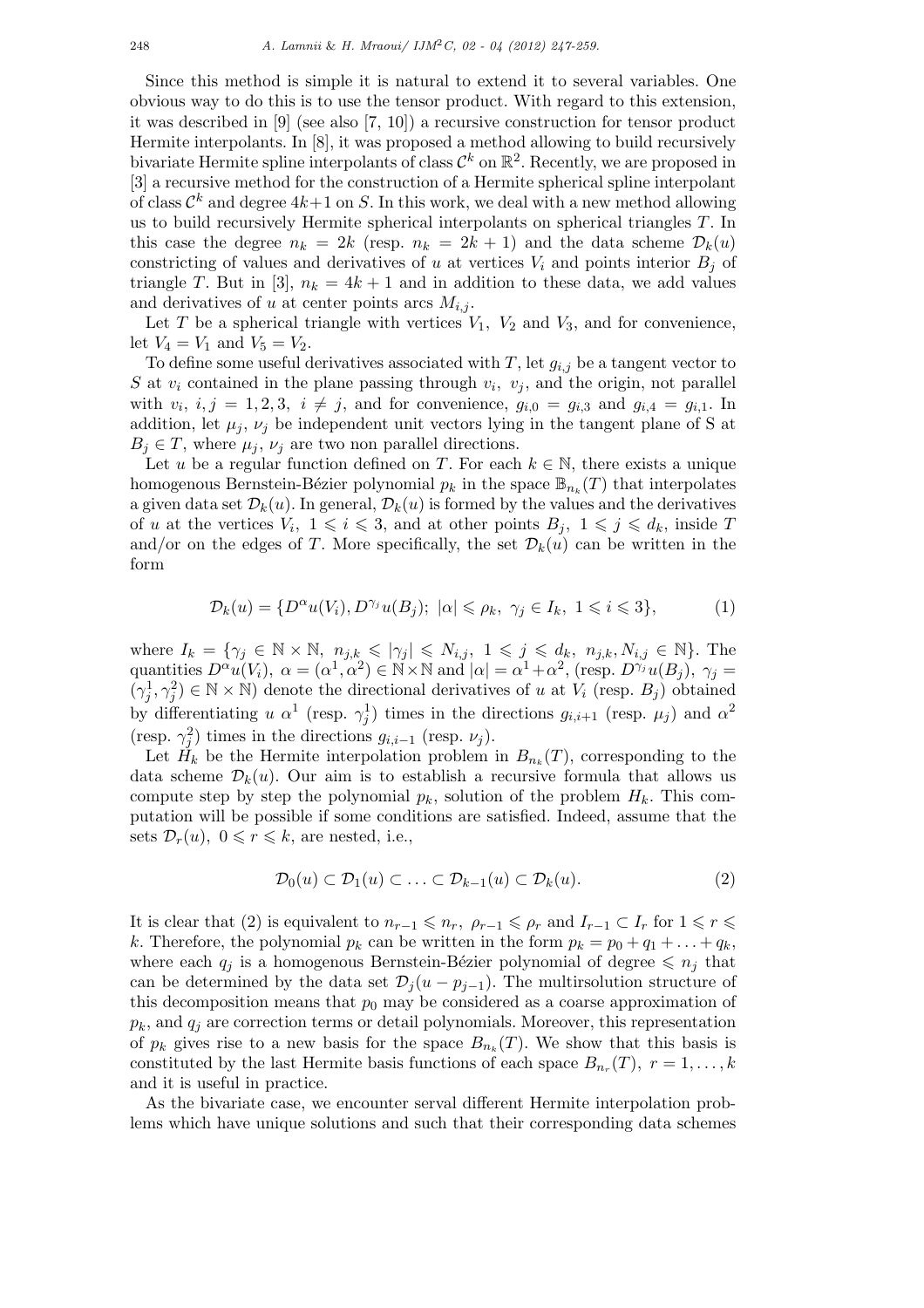satisfy (2). As application we deal in this works with those defined by the following two data schemes

$$
\mathcal{D}_k(u) = \{ D^{\alpha}u(V_i), \ D^{\gamma}u(B); \ |\alpha| \leq k, \ |\gamma| \leq k - 1, \ i = 1, 2, 3 \},\tag{3}
$$

$$
\mathcal{D}_k(u) = \{ D^{\alpha}u(V_i), \ D^{\gamma}u(B); \ |\alpha| \leq k - 1, \ |\gamma| \leq k, \ i = 1, 2, 3 \},\tag{4}
$$

where  $B$  is an arbitrary point inside  $T$ . It is well known that there exists a unique polynomial of degree  $n_k = 2k + 1$  (resp.  $n_k = 2k$ ) that interpolates  $\mathcal{D}_k(u)$  given in (3) (resp. in (4)).

The paper is organized as follows. In Section 2, we give some preliminary results on homogeneous Bernstein-Bézier polynomials. Section 3 is devoted to the main results of this paper, namely, we first establish the hierarchical computation of Hermite polynomials  $p_k \in B_{n_k}(T)$  when corresponding data schemes  $D_k(u)$  are nested. Then, for an arbitrary data schemes, we deduce a new basis for  $B_{n_k}(T)$ . As an application of the above results, we describe in Section 4 the explicit decomposition of Hermite polynomial of odd or even degree that interpolate the data schemes given on (3) or (4). Finally, in Section 5 we give a numerical example.

### **2. Preliminary results**

In this section, we present the connection between the functions defined on *S* and homogeneous trivariate functions, and we introduce some definitions.

A trivariate function *F* is said to be positively homogeneous of degree  $t \in \mathbb{R}$ provided that for every real number *a >* 0,

$$
F(av) = at F(v), v \in \mathbb{R}^3 \setminus \{0\}.
$$

LEMMA 2.1 *(see Alfeld et al. [1]) Given a function*  $f$  *defined on*  $S$ *, and let*  $t \in \mathbb{R}$ *. Then*

$$
F_t(v) = ||v||^t f\left(\frac{v}{||v||}\right)
$$

*is the unique homogenous extension of f of degree t to all of*  $\mathbb{R}^3 \setminus \{0\}$ *, i.e.,*  $F_t|_S = f$ *, and F<sup>t</sup> is homogenous of degree t.*

Let  $g$  be a given unit vector. Then, as in  $[1]$ , we define the directional derivative  $D_q$  of *f* at a point  $v \in S$  by

$$
D_g f(v) = D_g F(v) = g^T \nabla F(v),
$$

where *F* is some homogenous extension of *f*, and  $\nabla F$  is the gradient of the trivariate function *F.*

While a polynomial of degree  $d$  has a natural homogenous extension to  $\mathbb{R}^3,$  a general function *f* on *S* has infinitely many different extensions. The value of its derivative may depend on which extension that we take (for more detail see [1]).

Let  $P_d$  be the space of trivariate polynomials of total degree at most *d*, and let  $\mathcal{H}_d = \mathcal{P}_d|_S$  be its restriction to the sphere *S*. A trivariate polynomial *p* is called homogeneous of degree *d* if  $p(\lambda x, \lambda y, \lambda z) = \lambda^d p(x, y, z)$  for all  $\lambda \in \mathbb{R}$ , and harmonic if  $\Delta p = 0$ , where  $\Delta$  is the Laplace operator defined by  $\Delta f = (D_x^2 + D_y^2 + D_z^2)f$ .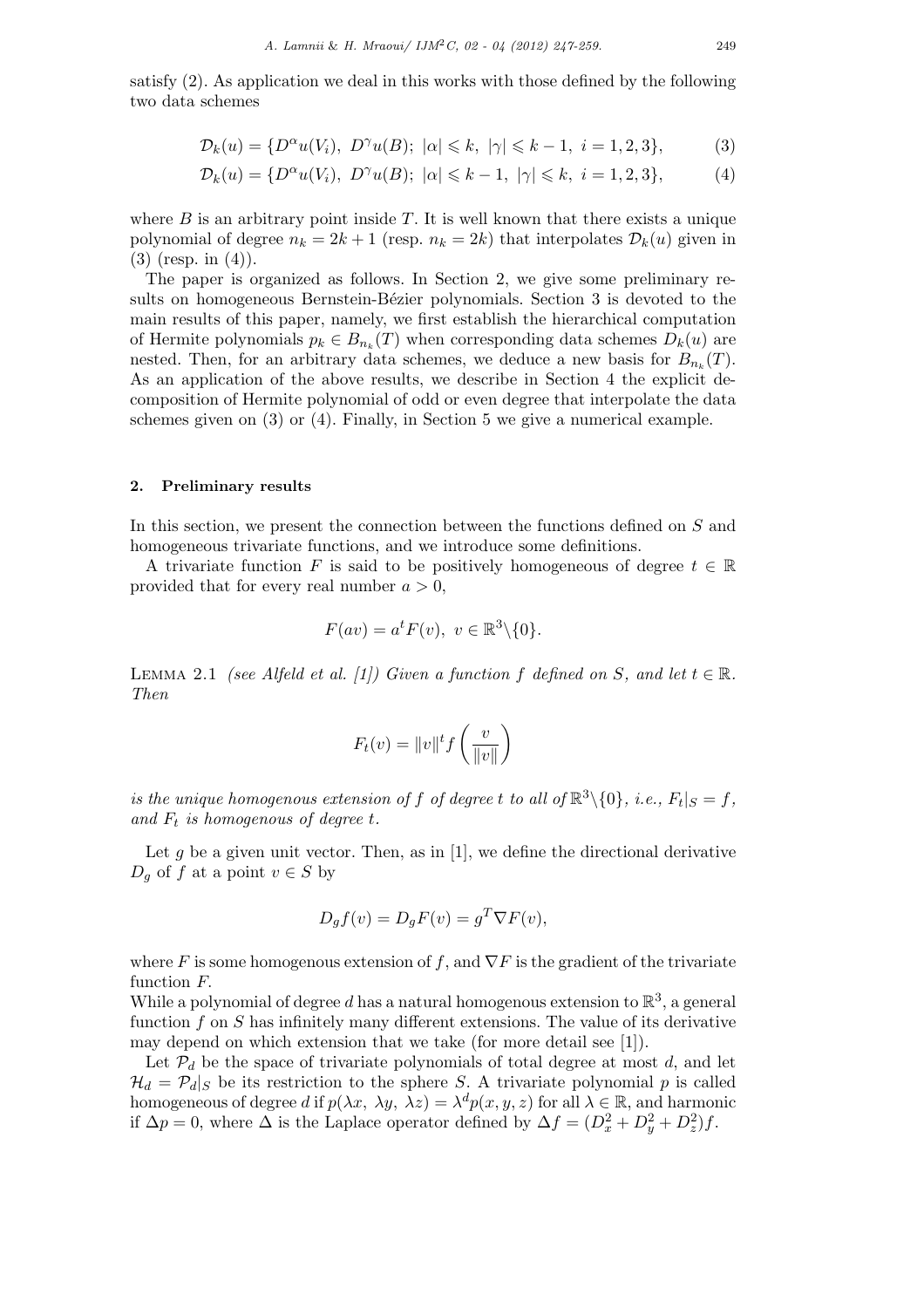Definition 2.2 (see [2]) *The linear space*

$$
\mathcal{H}_d = \{p | S : p \in \mathcal{P}_d \text{ and } p \text{ is homogeneous of degree } d \text{ and harmonic} \}
$$

*is called the space of spherical harmonics of exact degree d.*

Let be given a spherical triangle *T*. The associated spherical Bernstein basis functions of degree *d* are defined by

$$
B_{ijk}^d(v) = \frac{d!}{i!j!k!}b_1^i(v)b_2^j(v)b_3^k(v), \quad i+j+k=d,
$$

where  $b_1(v)$ ,  $b_2(v)$ ,  $b_3(v)$  are spherical barycentric coordinates of *v* relative to *T*. These  $\begin{pmatrix} d+2 \\ 2 \end{pmatrix}$ ) functions are linearly independent [2], and form a basis for the space denoted, in what follows, by  $B_d$ . Each  $p \in B_d$  is called a spherical Bernstein-Bézier (SBB) polynomial. It is clear that  $p$  can be written in the form *p* = ∑  $i+j+k=d$ <sup>c</sup>*ijk*  $B_{ijk}^d$  and it is uniquely determined by its B-coefficients  $c_{ijk}$ .

It is well known (see [2]) that  $B_{ijk}^d$  are actually linear combinations of spherical harmonics.

PROPOSITION 2.3 (see [2]) *For all*  $d \ge 1$ *, we have* 

$$
B_d = \begin{cases} \mathcal{H}_0 \oplus \mathcal{H}_2 \dots \oplus \mathcal{H}_{2k} & \text{if} \quad d = 2k, \\ \mathcal{H}_1 \oplus \mathcal{H}_3 \dots \oplus \mathcal{H}_{2k+1} & \text{if} \quad d = 2k+1. \end{cases}
$$

From the above proposition, it is simple to see that

$$
B_{d-1} \not\subset B_d \quad \text{but} \quad B_{d-2} \subset B_d.
$$

For the Hermite data scheme  $\mathcal{D}_k(u)$  given in (1), we denote by  $H_k$  the corresponding interpolation problem. Then  $H_k$  can be formulated as follows

$$
H_k\begin{cases} \text{Find }p_k \in B_{n_k}(T) \text{ such that} \\ D^{\alpha}p_k(V_i) = D^{\alpha}u(V_i), \ |\alpha| \leqslant \rho_k \ \text{ and } \ i = 1, 2, 3, \\ D^{\gamma_j}p_k(B_j) = D^{\gamma_j}u(B_j), \ n_{j,k} \leqslant |\gamma_j| \leqslant N_{j,k} \ \text{ and } \ 1 \leqslant j \leqslant d_k. \end{cases}
$$

DEFINITION 2.4 *We say that*  $\mathcal{D}_k(u)$  *is a*  $B_{n_k}(T)$ *-unisolvent data scheme if the problem*  $H_k$  *has a unique solution*  $p_k \in B_{n_k}(T)$ *.* 

In what follows, we deal with sets  $\mathcal{D}_k(u)$  that are  $B_{n_k}(T)$ -unisolvent. Then, as  $dimB_{n_k}(T) = {n_k+2 \choose 2}$  $\mathcal{L}_2^{(n+2)}$ , the integers  $\rho_k$ ,  $\tilde{d}_k$ ,  $n_{j,k}$  and  $N_{j,k}$ ,  $1 \leqslant j \leqslant d_k$ , are given so that  $card(\mathcal{D}_k(u)) = \binom{n_k+2}{2}$  $_{2}^{+2}$ ).

Let  $\mathcal{B}_k = \{\varphi_{i,k}^{\alpha}, \psi_k^{\gamma_j}, \ |\alpha| \leq \rho_k, \ \gamma_j \in I_k \text{ and } i = 1, 2, 3\} \text{ be the Hermite basis}$ for  $B_{n_k}(T)$  corresponding to the problem  $H_k$ . More precisely,  $\varphi_{i,k}^{\alpha}$  and  $\psi_k^{\gamma_j}$  $\hat{k}$ <sup> $\gamma_j$ </sup> are determined by the following interpolation conditions

$$
\begin{cases}\nD^{\beta}\varphi_{i,k}^{\alpha}(V_{t}) = \delta_{i,t}\delta_{\alpha,\beta}, & \text{for } |\beta| \leq \rho_{k} \text{ and } 1 \leq i, t \leq 3, \\
D^{\gamma_{j}}\varphi_{i,k}^{\alpha}(B_{j}) = 0, & \text{for all } \gamma_{j} \in I_{k}, \\
D^{\beta}\psi_{k}^{\gamma_{j}}(V_{t}) = 0, & \text{for all } |\beta| \leq \rho_{k} \text{ and } 1 \leq t \leq 3, \\
D^{\gamma_{s}}\psi_{k}^{\gamma_{j}}(B_{s}) = \delta_{j,s}\delta_{\gamma_{j},\gamma_{s}}, & \text{for all } \gamma_{s} \in I_{k},\n\end{cases}
$$
\n(5)

where  $\delta$  is the Kronecker delta.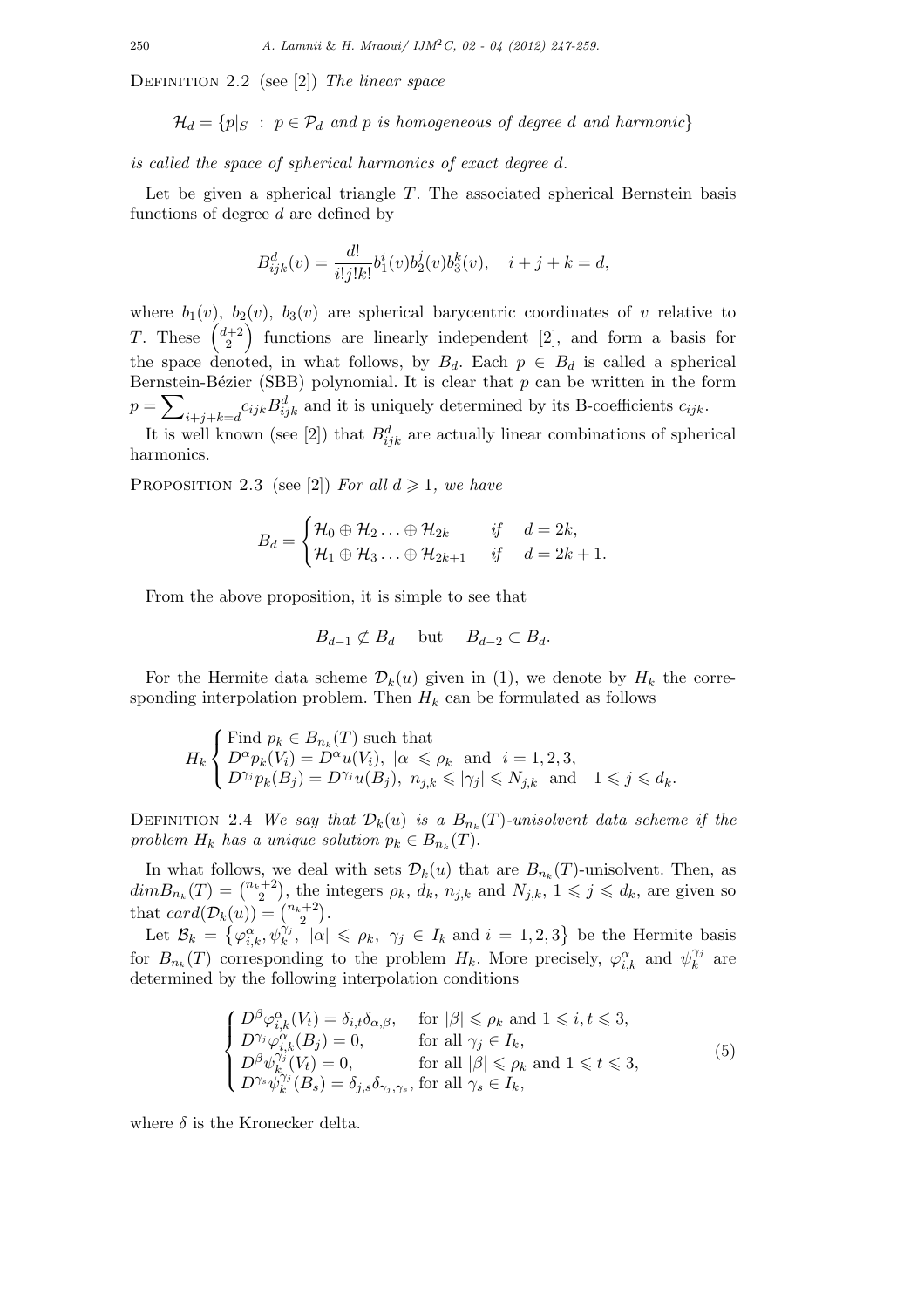Using the basis  $B_k$ , the solution  $p_k$  of  $H_k$  can be written in the unique form

$$
p_k(\lambda) = \sum_{i=1}^3 \sum_{|\alpha| \leq \rho_k} D^{\alpha} u(V_i) \varphi_{i,k}^{\alpha}(\lambda) + \sum_{\gamma_j \in I_k} D^{\gamma_j} u(B_j) \psi_k^{\gamma_j}(\lambda).
$$
 (6)

### **3. Recursive computation of Hermite spherical interpolants**

The lack of recursive formulae for computing the basis elements of  $B_k$  makes the use (6) rather complicated. To remedy this problem, we established a decomposition of  $p_k$ . In other works, if we assume that  $\mathcal{D}_{k-1}(u) \subset \mathcal{D}_k(u)$ , then by using the fact that  $B_{n_{k-1}}(T) \subset B_{n_k}(T)$ , we deduce that  $p_k = p_{k-1} + q_k$ , where  $p_{k-1}$  is the unique solution of the Hermite problem  $H_{k-1}$  and  $q_k$  is particular polynomial in  $B_{n_k}(T)$ .

In order to illustrate this decomposition, we need the following lemma.

LEMMA 3.1 If  $I_{k-1} \subset I_k$  and  $\rho_{k-1} \leq \rho_k$ , the for  $|\alpha| \leq \rho_{k-1}$ ,  $\gamma_j \in I_{k-1}$  and  $i = 1, 2, 3$  *we have* 

$$
\varphi_{i,k}^{\alpha} = \varphi_{i,k-1}^{\alpha} - \overline{\varphi}_{i,k}^{\alpha} \text{ and } \psi_k^{\gamma_j} = \psi_{k-1}^{\gamma_j} - \overline{\psi}_k^{\gamma_j},
$$

*where*

$$
\overline{\varphi}_{i,k}^{\alpha} = \sum_{l=1}^{3} \sum_{|\beta|=\rho_{k-1}+1}^{\rho_k} D^{\beta} \varphi_{i,k-1}^{\alpha}(V_l) \varphi_{l,k}^{\beta} + \sum_{\gamma_j \in I_k \setminus I_{k-1}} D^{\gamma_j} \varphi_{i,k-1}^{\alpha}(B_j) \psi_k^{\gamma_j}.
$$
 (7)

$$
\overline{\psi}_{k}^{\gamma_{j}} = \sum_{l=1}^{3} \sum_{|\beta|=\rho_{k-1}+1}^{\rho_{k}} D^{\beta} \psi_{k-1}^{\gamma_{j}}(V_{l}) \varphi_{l,k}^{\beta} + \sum_{\gamma_{s} \in I_{k} \setminus I_{k-1}} D^{\gamma_{s}} \psi_{k-1}^{\gamma_{j}}(B_{s}) \psi_{k}^{\gamma_{s}}.
$$
(8)

*Proof* Let  $I_k$  be the Hermite interpolation operator defined for a function  $u$  by  $I_k u = u_k \in B_{n_k}$ . As  $I_k$  is exact on  $B_{n_k}$ , i.e.,  $I_k p = p$  for all  $p \in B_{n_k}$ , we deduce that  $I_k \varphi_{i,k-1}^{\alpha} = \varphi_{i,k-1}^{\alpha}$ . In other words, we have

$$
\varphi_{i,k-1}^{\alpha} = \sum_{l=1}^{3} \sum_{|\beta| \leqslant \rho_k} D^{\beta} \varphi_{i,k-1}^{\alpha}(V_i) \varphi_{l,k}^{\beta} + \sum_{\gamma_j \in I_k} D^{\gamma_j} \varphi_{i,k-1}^{\alpha}(B_j) \psi_k^{\gamma_j}.
$$

On the other hand, from (5), we deduce that for all  $\alpha \leq \rho_{k-1}$ 

$$
\sum_{l=1}^3 \sum_{|\beta| \leqslant \rho_{k-1}} D^\beta \varphi_{i,k-1}^\alpha (V_i) \varphi_{l,k}^\beta = \varphi_{i,k}^\alpha \ \ \text{ and } \ \ \sum_{\gamma_j \in I_{k-1}} D^{\gamma_j} \varphi_{i,k-1}^\alpha (B_j) \psi_{k}^{\gamma_j} = 0.
$$

where after, we get the first equality. Using a similar technique, one can establish the other equalities.

Now, we give the main result of this paper.

THEOREM 3.2 Let  $p_k$  and  $p_{k-1}$  be the Hermite spherical polynomial solutions of *problems*  $H_k$  *and*  $H_{k-1}$  *respectively. If*  $\mathcal{D}_{k-1}(u) \subset \mathcal{D}_k(u)$ *, then the spherical polynomial p<sup>k</sup> can be decomposed as follows*

$$
p_k = p_{k-1} + q_k, \quad where
$$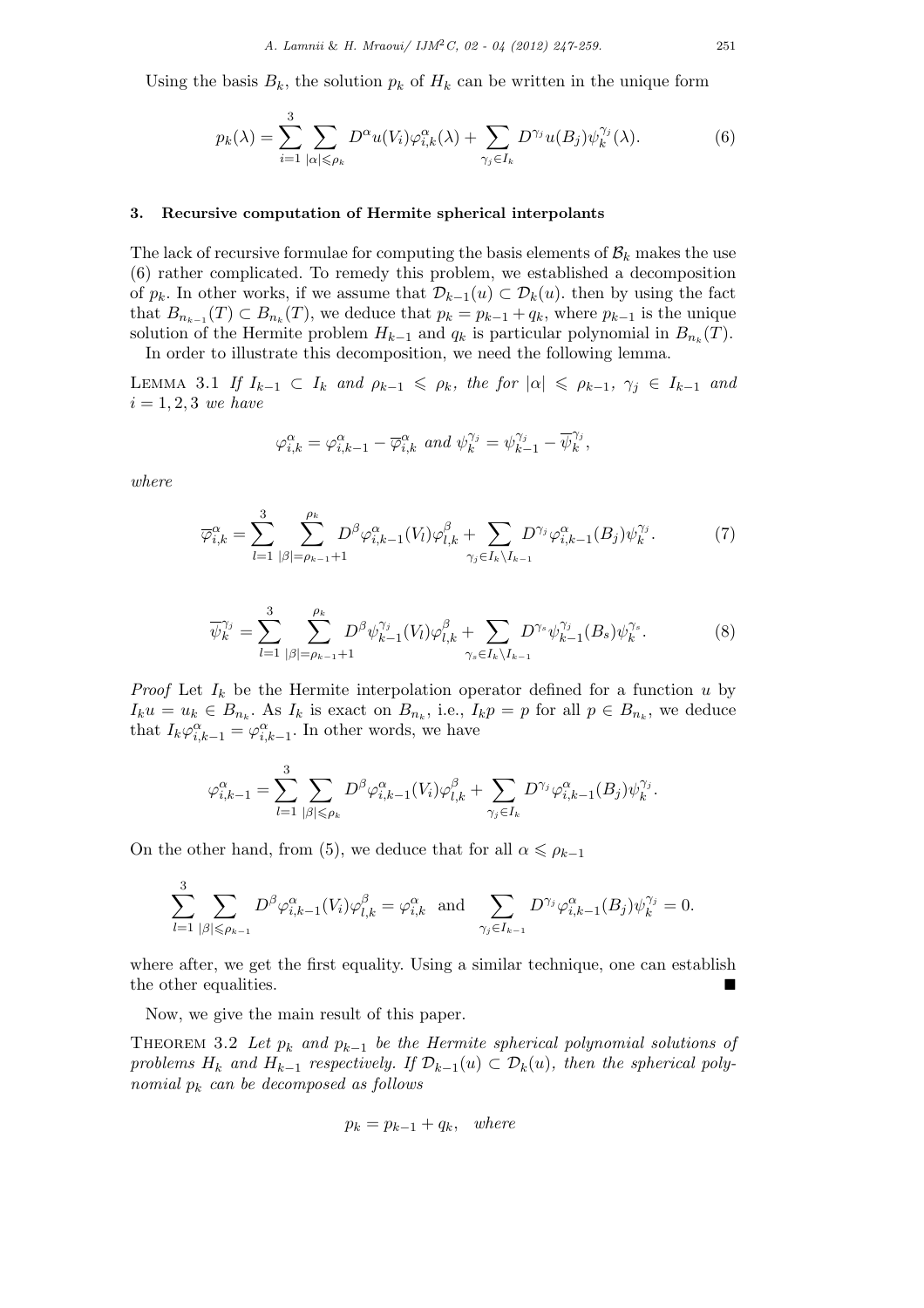$$
q_k = \sum_{i=1}^3 \sum_{|\alpha|=\rho_{k-1}+1}^{\rho_k} D^{\alpha} (u-p_{k-1})(V_i) \varphi_{i,k}^{\alpha} + \sum_{\gamma_j \in I_k \setminus I_{k-1}} D^{\gamma_j} (u-p_{k-1})(B_j) \psi_k^{\gamma_j}.
$$

*Proof* Recall that  $\mathcal{D}_{k-1}(u) \subset \mathcal{D}_{k}(u)$  implies that  $I_{k-1} \subset I_k$  and  $\rho_{k-1} \leq \rho_k$ . Then, the expression of the Hermite polynomial  $p_k$  given in (6) becomes

$$
p_k = \sum_{i=1}^3 \sum_{|\alpha| \le \rho_{k-1}} D^{\alpha} u(V_i) \varphi_{i,k}^{\alpha} + \sum_{\gamma_j \in I_{k-1}} D^{\gamma_j} u(B_j) \psi_k^{\gamma_j} + \sum_{i=1}^3 \sum_{|\alpha| = \rho_{k-1}+1}^{\rho_k} D^{\alpha} u(V_i) \varphi_{i,k}^{\alpha} + \sum_{\gamma_j \in I_k \setminus I_{k-1}} D^{\gamma_j} u(B_j) \psi_k^{\gamma_j}.
$$

Using the expressions for  $\varphi_{i,k}^{\alpha}, \psi_{k}^{\gamma_j}, \overline{\varphi}_{i,k}^{\alpha}$  and  $\overline{\psi}_{k}^{\gamma_j}$  $k^{(i)}$ , given in Lemma  $(3.1)$ , we get

$$
p_k = p_{k-1} + \sum_{i=1}^3 \sum_{|\alpha|=p_{k-1}+1}^{\rho_k} D^{\alpha} (u - p_{k-1}) (V_i) \varphi_{i,k}^{\alpha} + \sum_{\gamma_j \in I_k \setminus I_{k-1}} D^{\gamma_j} (u - p_{k-1}) (B_j) \psi_k^{\gamma_j}.
$$

*Remark 1* From the above expression for  $q_k$ , we deduce that its corresponding insolvent data set is  $\mathcal{D}_k(u - p_{k-1}).$ 

COROLLARY 3.3 Assume that  $\mathcal{D}_0(u) \subset \mathcal{D}_1(u) \subset \ldots \subset \mathcal{D}_k(u)$ . Then we have the *spherical polynomial p<sup>k</sup> can be decomposed in the form*

$$
p_k = p_0 + q_1 + \ldots + q_k, \tag{9}
$$

■

 $where q_s = \sum^3$ *i*=1 ∑ *ρs |α|*=*ρ<sup>s</sup>−*<sup>1</sup>+1  $C^{\alpha}_{i,s}\varphi^{\alpha}_{i,s} + \sum$ *γj∈Is\I<sup>s</sup>−*<sup>1</sup>  $\widetilde{C}^{\gamma_j}_s \psi_s^{\gamma_j}, \ 1 \leqslant s \leqslant k \ and \ p_0 \ is \ the \ solu$ *tion of the Hermite problem H*0*, and the coefficients*

$$
C_{i,s}^{\alpha} = D^{\alpha}(u - p_{s-1})(V_i), \qquad \tilde{C}_s^{\gamma_j} = D^{\gamma_j}(u - p_{s-1})(B_j)
$$

*can be computed recursively as follows for*  $s = 1$ *,*  $|\alpha| = \rho_0 + 1, \ldots, \rho_1$  *and*  $\gamma_j \in I_1 \backslash I_0$ *,* 

$$
C_{i,1}^{\alpha} = D^{\alpha}u(V_i) - D^{\alpha}p_0(V_i), \qquad \widetilde{C}_1^{\gamma_j} = D^{\gamma_j}u(B_j) - D^{\gamma_j}p_0(B_j),
$$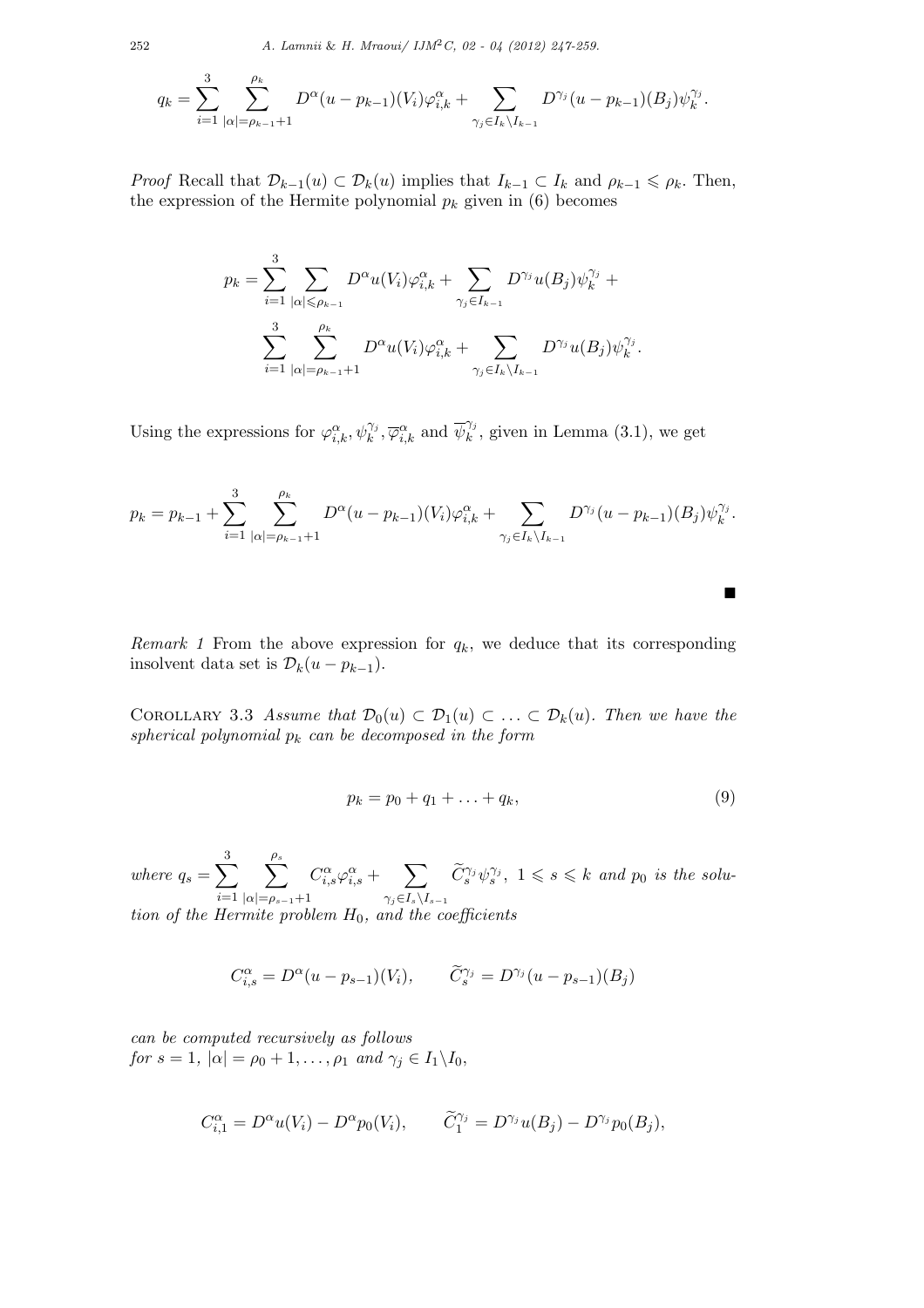*and for*  $s \ge 2$ ,  $|\alpha| = \rho_{s-1} + 1, \ldots, \rho_s$  *and*  $\gamma_j \in I_s \setminus I_{s-1}$ ,

$$
C_{i,s}^{\alpha} = D^{\alpha}u(V_i) - D^{\alpha}p_0(V_i) - \sum_{t=1}^{s-1} \left[ \sum_{l=1}^{3} \sum_{|\beta|=\rho_{t-1}+1}^{\rho_t} C_{l,t}^{\beta} D^{\alpha} \varphi_{l,t}^{\beta}(V_i) \right. \\ \left. + \sum_{\gamma_m \in I_t \setminus I_{t-1}} \widetilde{C}_{l}^{\gamma_m} D^{\alpha} \psi_{l}^{\gamma_m}(V_i) \right]
$$

$$
\widetilde{C}_{s}^{\gamma_j} = D^{\gamma_j}u(B_j) - D^{\gamma_j}p_0(B_j) - \sum_{t=1}^{s-1} \left[ \sum_{l=1}^{3} \sum_{|\beta|=\rho_{t-1}+1}^{\rho_t} C_{l,t}^{\beta} D^{\gamma_j} \varphi_{l,t}^{\beta}(B_j) \right. \\ \left. + \sum_{\gamma_m \in I_t \setminus I_{t-1}} \widetilde{C}_{l}^{\gamma_m} D^{\gamma_j} \psi_{l}^{\gamma_m}(B_j) \right].
$$

*Proof* The decomposition (9) of  $p_k$  follows from Theorem 3.2. On the other hand, it is clear that for  $s = 1, \ldots, k$ , we have

$$
p_{s-1} = p_0 + \sum_{t=1}^{s-1} \bigg[ \sum_{l=1}^3 \sum_{|\beta| = \rho_{t-1}+1}^{\rho_t} C_{l,t}^{\beta} \varphi_{l,t}^{\beta} + \sum_{\gamma_j \in I_t \setminus I_{t-1}} \widetilde{C}_t^{\gamma_j} \psi_t^{\gamma_j} \bigg].
$$

Then, by using the obvious equality  $C_{i,s}^{\alpha} = D^{\alpha}u(V_i) - D^{\alpha}p_{s-1}(V_i)$ , we deduce that

$$
C_{i,s}^{\alpha} = D^{\alpha}u(V_i) - D^{\alpha}p_0(V_i) - \sum_{t=1}^{s-1} \left[ \sum_{l=1}^3 \sum_{|\beta|=p_{t-1}+1}^{p_t} C_{l,t}^{\beta} D^{\alpha} \varphi_{l,t}^{\beta}(V_i) + \sum_{\gamma_m \in I_t \setminus I_{t-1}} \widetilde{C}_t^{\gamma_m} D^{\alpha} \psi_t^{\gamma_m}(V_i) \right].
$$

In same way, we can obtain the recursive formula for  $\widetilde{C}_{s}^{\gamma_j}$ .  $s$  .

Now, if we put  $\rho_{-1} = -1$  and  $I_{-1} = \emptyset$ , then we have the following result. Theorem 3.4 *The family*

$$
\widehat{\mathcal{B}}_k = \{ \varphi_{i,s}^{\alpha}, \psi_s^{\gamma_j}, \ 1 \leq i \leq 3, \ 0 \leq s \leq k, \ \rho_{s-1} + 1 \leq |\alpha| \leq \rho_s \ and \ \gamma_j \in I_s \setminus I_{s-1} \}
$$

*forms a basis for the space*  $B_{n_k}(T)$ . Moreover,  $\mathcal{B}_k, k \in \mathbb{N}$ , are hierarchical.

*Proof* Let  $p \in B_{n_k}(T)$ . Since the Hermite interpolation interpolation operator  $I_k$ is exact on  $B_{n_k}(T)$ , we deduce that  $p = I_k(p) = p_0 + q_1 + \cdots + q_k$ , where  $p_0$  is the unique solution of the Hermite problem  $H_0$ , and  $q_s$ ,  $1 \leq s \leq k$ , are particular polynomials in  $B_{n_k}(T)$  defined by

$$
q_s = \sum_{i=1}^3 \sum_{|\alpha| \leq \rho_0} \mu_{i,0}^{\alpha} \varphi_{i,0}^{\alpha}(\lambda) + \sum_{\gamma_j \in I_0} \sigma_0^{\gamma_j} \psi_0^{\gamma_j}(\lambda)
$$
  
+ 
$$
\sum_{s=1}^{k-1} \left[ \sum_{i=1}^3 \sum_{|\alpha|=\rho_{s-1}+1}^{\rho_s} \mu_{i,s}^{\alpha} \varphi_{i,s}^{\alpha}(\lambda) + \sum_{\gamma_j \in I_s \setminus I_{s-1}} \sigma_s^{\gamma_j} \psi_s^{\gamma_j}(\lambda) \right] = 0.
$$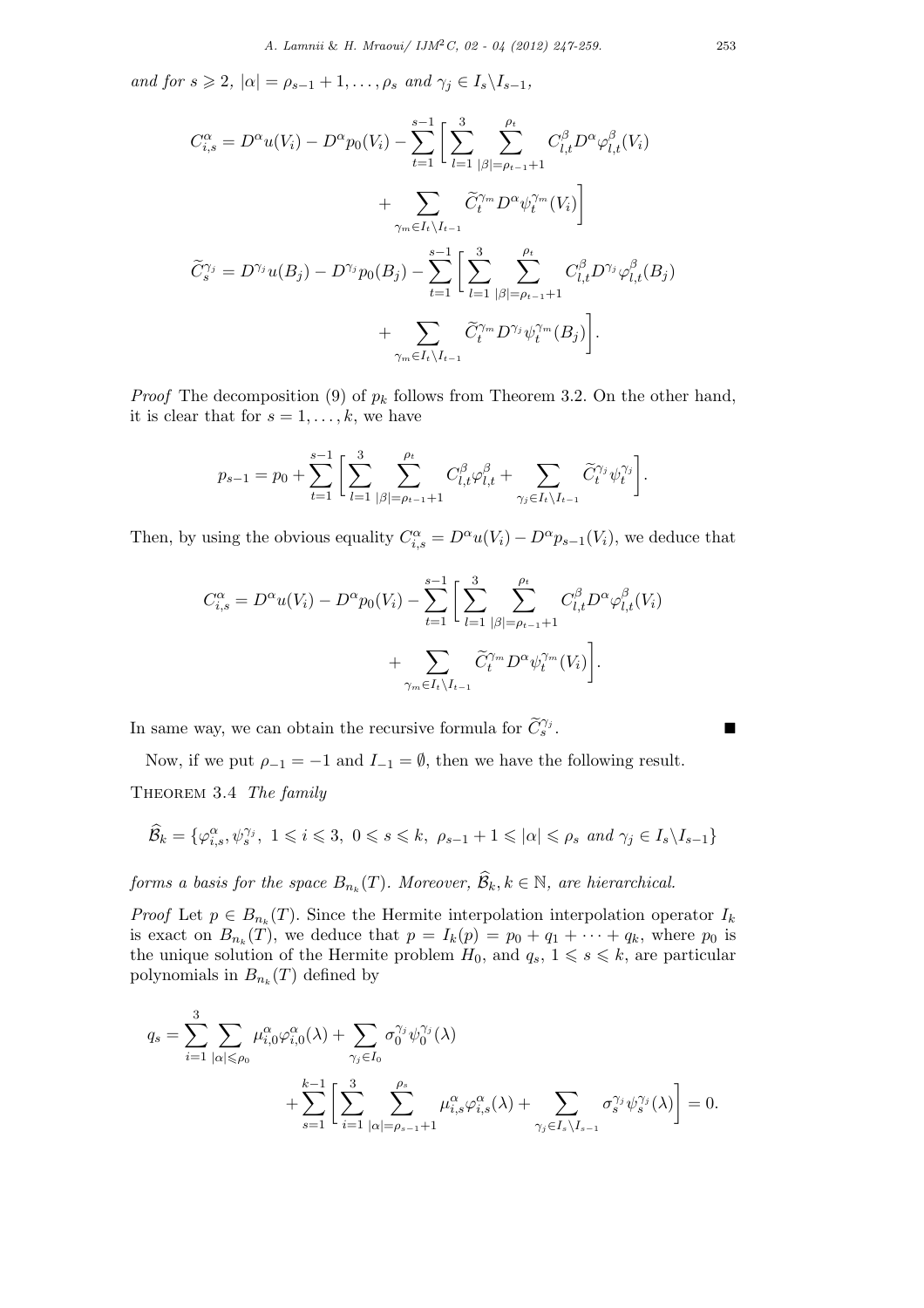Using the definitions of Hermite basis functions given in (5), and starting from  $s = 0$  to  $s = k$  and from  $|\alpha| = \rho_{s-1} + 1$  to  $|\alpha| = \rho_s$ , we obtain step by step  $D^{\alpha}f(A_i) = \mu_{i,s}^{\alpha} = 0$  and  $D^{\gamma_j}f(B_j) = \sigma_s^{\gamma_j} = 0$ . Consequently,  $\widehat{\mathcal{B}}_k$  is a basis for  $\mathcal{B}_k$ . On the other hand, if we put  $\widehat{\mathcal{B}}_0 = \mathcal{B}_0$ , it is simple to check that  $\widehat{\mathcal{B}}_k = \widehat{\mathcal{B}}_{k-1} \cup \widehat{\mathcal{B}}_k$ , where

$$
\overline{\widehat{\mathcal{B}}}_k = \{ \varphi_{i,k}^{\alpha}, \psi_k^{\gamma_j}, \ 1 \leqslant i \leqslant 3, \ \rho_{k-1} + 1 \leqslant |\alpha| \leqslant \rho_k \text{ and } \gamma_j \in I_k \setminus I_{k-1} \}.
$$

Then we have  $\widehat{\mathcal{B}}_{k-1} \subset \widehat{\mathcal{B}}_k$ .

# *Remark 2*

The comparaison of the two bases  $\mathcal{B}_k$  and  $\mathcal{B}_k$  of the space  $B_{n_k}(T)$  leads to the following observations.

*i*) The hierarchical structure of the bases  $\widehat{\mathcal{B}}_k$ ,  $k \in \mathbb{N}$ , can be used for several practices in numerical analysis like compressing data and surfaces.

*ii*) If we denote by  $T_{\alpha,k}$  (resp.  $\overline{T}_{\gamma_j,k}$ ) the number of B-coefficients of each  $\varphi_{i,k}^{\alpha}$ ,  $1 \leq$  $i \leqslant 3$ , (resp.  $\psi_k^{\gamma_j}$  $\binom{\gamma_i}{k}$  that are not necessarily equal to zeros, then by straightforward computation we get

$$
T_{\alpha,k} = \binom{n_k+2}{2} - 2\binom{\rho_k+2}{2} - \binom{|\alpha|+1}{2} \quad \text{and} \quad \overline{T}_{\gamma_j,k} = \binom{n_k+2}{2} - 3\binom{\rho_k+2}{2}.
$$

These B-coefficients are solution of linear systems of size  $T_{\alpha,k}$  or  $\overline{T}_{\gamma_i,k}$ , that derive from Hermite interpolation problems given by (5). For the elements of  $\hat{\mathcal{B}}_k$ , the number of B-coefficients is only  $T_{\alpha,s}$  for  $\varphi_{i,s}^{\alpha}$  and  $\overline{T}_{\gamma_j,s}$  for  $\psi_s^{\gamma_j}$ , when  $\alpha$  is such that  $\rho_{s-1} + 1 \leq \vert \alpha \vert \leq \rho_s$ ,  $\gamma_j \in I_s \setminus I_{s-1}$  and  $0 \leq s \leq k$ . Then the size of their corresponding systems are respectively  $T_{\alpha,s}$  and  $T_{\gamma_j,s}$ . However, the complexity of determining the basis  $\mathcal{B}_k$  is far less than that of  $\mathcal{B}_k$ .

*iii*) Computation of the polynomial  $p_k \in B_{n_k}(T)$  at several points: According to (ii), each basis function  $\varphi_{i,k}^{\alpha}$  or  $\psi_k^{\gamma_j}$  $\chi_k^{\gamma_j}$  is determined by a large number of B-coefficients, so the computation of the polynomial  $p_k$  needs at lot of operations. As in practice this computation is required for several points  $T$ , we conclude that it is useful to use the new basis which allows us to reduce extensively the number of operations.

### **3.1** *Application*

In this section, we are interested in the decomposition of polynomials that arise from some unisolvent interpolation problems

LEMMA 3.5 *The data set*  $D_k(u)$  *given in (3) (resp. in (4)) uniquely determines a* 

*SBB-polynomial*  $p_k$  *of degree*  $n_k = 2k$  *(resp.*  $n_k = 2k + 1$ *) solution of the problem*  $H_k$ *.* 

*Proof* The proof is similar to the proof of the bivariate case (see [4]). Indeed, assume that  $p_k$  is written in its SBB-form, and the corresponding Bézier coefficients are numbered as in Figure (1). Assume that  $n_k = 2k$ , it is simple to verify that

$$
dim B_{n_k}(T) = card(D_k(u)) = {2k+2 \choose 2} = (2k+1)(k+1).
$$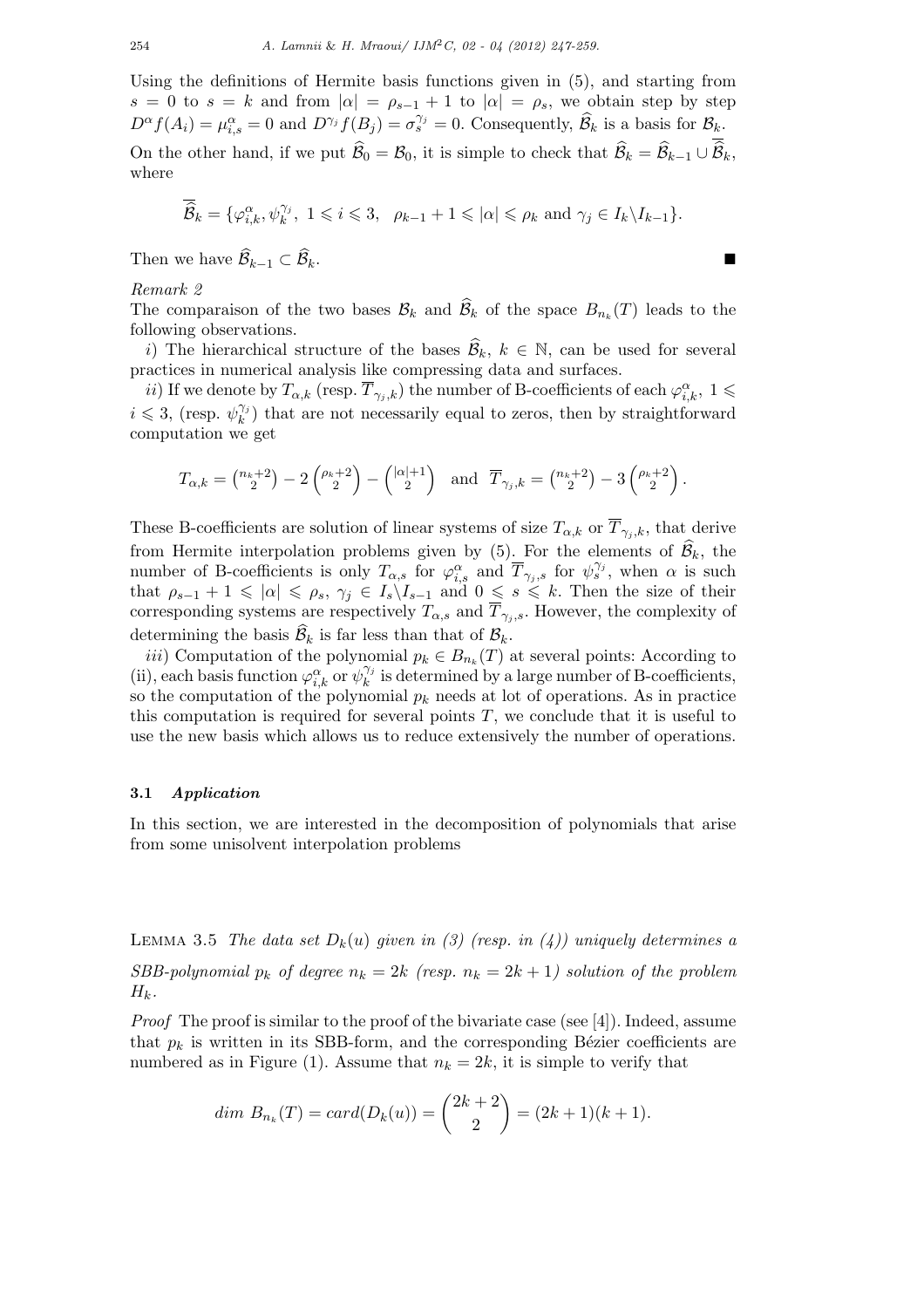

Figure 1.  $k = 2, n_k = 4.$ 

Then, showing that  $D_k(u)$  is a determining set for  $B_{n_k}(T)$  is equivalent to show that  $D_k(u)$  uniquely determines all B-coefficients of  $p_k$ . Indeed, the  $\mathcal{C}^k$  smoothness at  $v_1$  implies that the data set  $\{D^\alpha u(v_1), \, |\alpha| \leq k-1\}$  uniquely determines the  $\binom{(k-1)+2}{2} = \frac{k(k+1)}{2}$ <sup>2+1</sup>/<sup>2</sup> coefficients corresponding to domain points marked with • closest to vertex  $v_1^2$  (see Figure(1)). The situation at  $v_2$  and  $v_3$  is analogous. Moreover, it is easy to see that  $\{D^{\gamma}u(B), |\gamma| \leq k\}$  uniquely determines the  $\binom{k+2}{2}$  $\binom{+2}{2} = \frac{(k+1)(k+2)}{2}$ 2 coefficients corresponding to domain points marked with ♦ (diamond). Thus, a total of  $3\frac{k(k+1)}{2} + \frac{(k+1)(k+2)}{2} = (2k+1)(k+1)$  coefficients are already determined, and this completes the proof.  $\blacksquare$ 

COROLLARY 3.6 Let  $p_k \in B_{2k+1}(T)$  (resp.  $\overline{p}_k \in B_{2k}(T)$ ) be the Hermite spherical *polynomial interpolant associated to the data set (4) (resp. (3)). Then*  $p_k$  and  $\bar{p}_k$ *can be decomposed in the form*

$$
p_k = p_0 + q_1 + \ldots + q_k,
$$
  

$$
\overline{p}_k = \overline{p}_0 + \overline{q}_1 + \ldots + \overline{q}_k,
$$

*where*  $p_0$  *is the spherical polynomial interpolating the value of <i>u at*  $V_i$ ,  $i = 1, 2, 3$ and  $\bar{p}_0$  is the spherical polynomial equal to  $u(B)$ , while

$$
q_s = \sum_{i=1}^{3} \sum_{|\alpha|=s} D^{\alpha} (u - p_{s-1})(V_i) \varphi_{i,s}^{\alpha} + \sum_{|\gamma|=s-1} D^{\gamma} (u - p_{s-1})(B_j) \psi_s^{\gamma}
$$

*and*

$$
\overline{q}_s = \sum_{i=1}^3 \sum_{|\alpha|=s-1} D^{\alpha} (u - \overline{p}_{s-1})(V_i) \widetilde{\varphi}_{i,s}^{\alpha} + \sum_{|\gamma|=s} D^{\gamma} (u - \overline{p}_s)(B_j) \widetilde{\psi}_s^{\gamma}.
$$

For each  $1 \leq s \leq k$ , the elements  $\{\varphi_{i,s}^{\alpha}, \psi_s^{\gamma}, |\alpha| = s, |\gamma| = s - 1\}$  $(resp. {\{\widetilde{\varphi}_i^{\alpha}, \widetilde{\psi}_s^{\gamma}, |\alpha| = s - 1, |\gamma| = s\}}$  are the last Hermite basis functions for  $B_{2s+1}(T)$  (resp.  $B_{2s}(T)$ ).

COROLLARY 3.7 The collection  $\{\varphi_{i,s}^{\alpha}, \psi_s^{\gamma}, |\alpha| = s, |\gamma| = s - 1, 1 \le s \le k \text{ and } 1 \le s$  $i \leq 3$   $(resp.\{\widetilde{\varphi}_{i,s}^{\alpha}, \widetilde{\psi}_{j}^{\gamma}, |\alpha| = s - 1, |\gamma| = s, 1 \leq s \leq k \text{ and } 1 \leq i \leq 3\})$  form a *basis for*  $B_{2k+1}(T)$ *, (resp.*  $B_{2k}(T)$ *)*.

*Proof* This result follows from Theorem 3.4 with  $n_k = 2k + 1$  (resp.  $n_k = 2k$ ), taking into account that the functions  $\widetilde{\varphi}_{i,0}^{\alpha}$  and  $\psi_{s}^{\gamma}$  such that  $|\alpha| = |\gamma| = -1$  are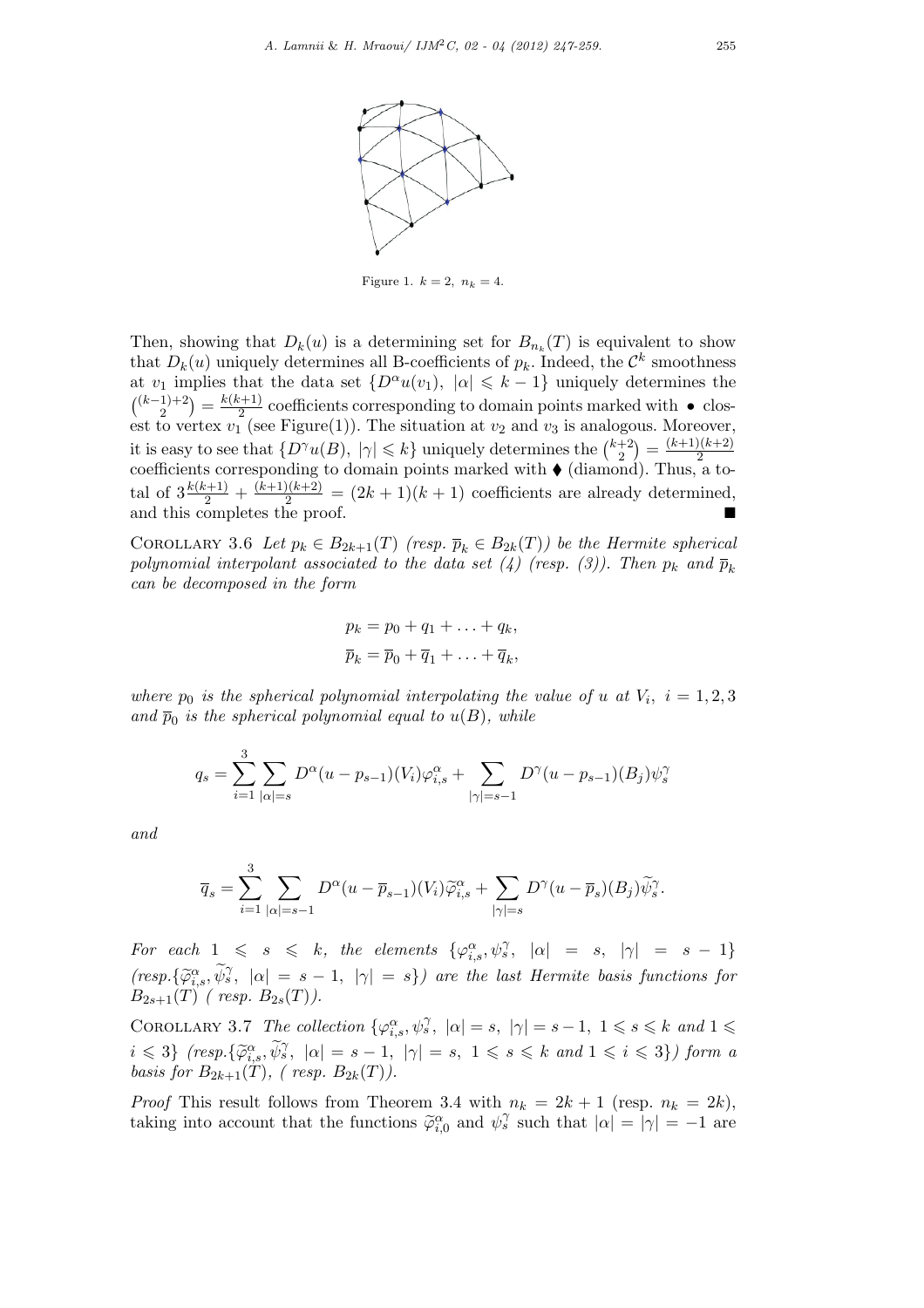omitted. ■

According to Remark *2*, we have two cas:

**Case** :  $n_k = 2k + 1$ 

- The explicit expression for  $T_{\alpha_k}$  and  $\overline{T}_{\gamma_k}$  are

$$
T_{\alpha,k} = (k+1)^2 - \frac{|\alpha|(|\alpha|+1)}{2}
$$
 and  $\overline{T}_{\gamma,k} = \frac{k(k+1)}{2}$ .

- The total number of B-coefficients needed for the determination of  $\mathcal{B}_{k,T}$ is given by

$$
\Sigma_{2k+1} = 3 \sum_{|\alpha| \leqslant k} T_{\alpha,k} + \sum_{|\gamma| \leqslant k-1} \overline{T}_{\gamma,k} = 3 + \frac{37}{4}k + \frac{89}{8}k^2 + \frac{25}{4}k^3 + \frac{11}{8}k^4,
$$

- The number of B coefficients for the determination of the new basis  $\widehat{\mathcal{B}}_{k,T}$  is given by

$$
\sigma_{2k+1} = \sum_{s=0}^{k} \left[ 3 \sum_{|\alpha|=s} T_{\alpha,s} + \sum_{|\gamma|=s-1} \overline{T}_{\gamma,s} \right] = 3 + \frac{47}{6}k + \frac{15}{2}k^2 + \frac{19}{6}k^3 + \frac{1}{2}k^4.
$$

**Case** :  $n_k = 2k$ 

- The explicit expression for  $T_{\alpha_k}$  and  $\overline{T}_{\gamma_k}$  are

$$
T_{\alpha,k} = (k+1)^2 - \frac{|\alpha|(|\alpha|+1)}{2}
$$
 and  $\overline{T}_{\gamma,k} = \frac{(k+1)(k+2)}{2}$ .

- The total number of B-coefficients needed for the determination of  $\mathcal{B}_{k,T}$ is given by

$$
\Sigma_{2k} = 3 \sum_{|\alpha| \le k-1} T_{\alpha,k} + \sum_{|\gamma| \le k} \overline{T}_{\gamma,k} = 1 + \frac{19}{4}k + \frac{65}{8}k^2 + \frac{23}{4}k^3 + \frac{11}{8}k^4,
$$

- The number of B coefficients for the determination of the new basis  $\widehat{\mathcal{B}}_{k,T}$  is given by

$$
\sigma_{2k}=\sum_{s=0}^k \left[3\sum_{|\alpha|=s-1} T_{\alpha,s}+\sum_{|\gamma|=s} \overline T_{\gamma,s}\right]=1+\frac{29}{6}k+\frac{13}{2}k^2+\frac{19}{6}k^3+\frac{1}{2}k^4.
$$

In the following table, we give  $\Sigma_{2k+1}$ ,  $\sigma_{2k+1}$ ,  $\Sigma_{2k}$  and  $\sigma_{2k}$ , for the first values of *k*.

Table 1.  $\Sigma_{2k+1}$ ,  $\sigma_{2k+1}$ ,  $\Sigma_{2k}$  and  $\sigma_{2k}$ , for  $k = 1...10$ .

| k                                          |              |      | $0 \t 1 \t 2 \t 3$ |     | 4 5 |                       | $6\,$ | 7         | 8    | 9                    | 10    |
|--------------------------------------------|--------------|------|--------------------|-----|-----|-----------------------|-------|-----------|------|----------------------|-------|
| $\Sigma_{2k+1}$ 3 31 138 411 970 1968 3591 |              |      |                    |     |     |                       |       | 6058      | 9621 | 14565                | 21208 |
| $\sigma_{2k+1}$                            |              | 3 22 | 82                 |     |     | 220 485 938           |       | 1652 2712 | 4215 | 6270                 | 8998  |
| $\Sigma_{2k}$                              |              |      |                    |     |     | 1 21 111 355 870 1806 |       |           |      | 3346 5706 9135 13915 | 20361 |
| $\sigma_{2k}$                              | $\mathbf{1}$ | - 16 | 70                 | 200 | 455 | 896                   | 1596  | 2640      | 4125 | 6160                 | 8866  |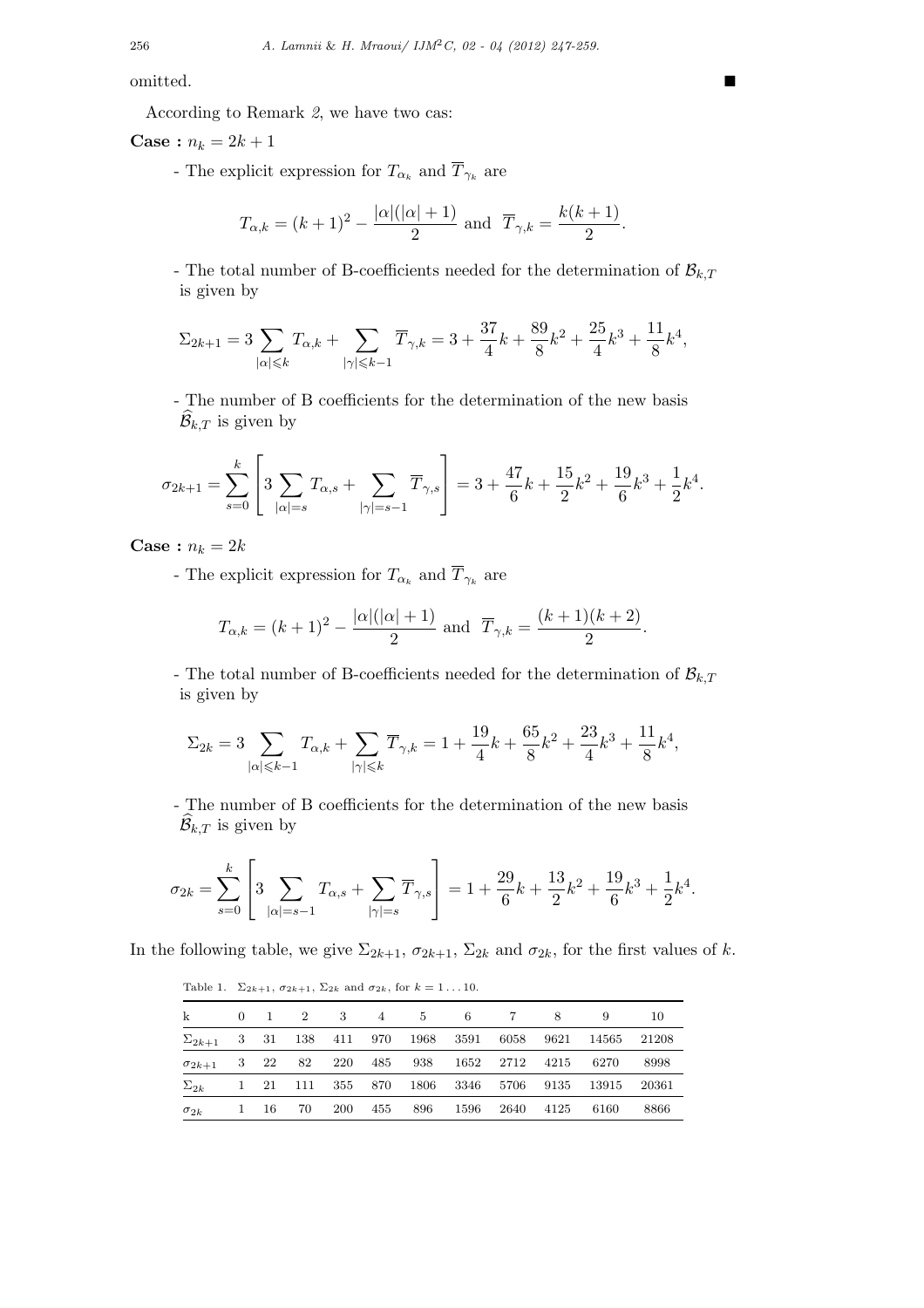

Figure 2.  $\mathcal{D}_0(u) \subset \mathcal{D}_1(u) \subset \mathcal{D}_2(u)$ ..

In order to illustrate our results, we give in the next section some numerical examples.

## **4. Numerical Examples**

In this section, we give an example which illustrate the theoretical results. Let *T* be the spherical triangle with vertices  $V_1 = (0, \frac{\pi}{2})$  $(\frac{\pi}{2}), V_2 = (0, \frac{\pi}{4})$  $(\frac{\pi}{4}), V_3 = (\frac{3\pi}{4}, \frac{\pi}{4})$  $\frac{\pi}{4}$ . In this example, we describe the decomposition of the Hermite interpolant  $p_2$  to

the Sphere-Like Surfaces associated at the function 
$$
f(x, y, z) = \sum_{i=1}^{5} (g_i(x, y, z))^{-\frac{1}{2}}
$$
  
where  $g_i(x, y, z) = \left(\frac{x}{\alpha_i}\right)^2 + \left(\frac{y}{\alpha_{i+1}}\right)^2 + \left(\frac{z}{\alpha_{i+2}}\right)^2$  and  $(\alpha_1, ..., \alpha_5) = (5, 1, 2, 5, 1)$ .

B is the center of gravity of  $T$ (see Figure  $(2)$ ). From corollary 3.7, we have  $p_2 = p_0 + q_1 + q_2$ . In Figure 3 we present the graphs of  $p_0$ ,  $p_2$  and the detail functions  $q_1$  and  $q_2$ , for  $n_k = 2k + 1$ , in this case we have

$$
\mathcal{D}_0(u) = \{u(V_i), \ 1 \leq i \leq 3\},\
$$

$$
\mathcal{D}_1(u) = \{D_{g_{i,j}}^{\alpha}u(V_i), u(B), \ \alpha = 0, 1; \ 1 \leqslant i, j \leqslant 3; \ i \neq j\},\
$$

and

$$
\mathcal{D}_2(u) = \{D_{g_{i,j}}^{\alpha}u(V_i), u(B), D_{\mu}u(B), D_{\nu}u(B); \ \alpha = 0, 1, 2; \ 1 \leq i, j \leq 3; \ i \neq j\}.
$$

Table 2. The maximum error between *f* and different step of decomposition.

|                 |                    |                    | $  f_{ T}-p_0  _{\infty}$ $  f_{ T}-(p_0+q_1)  _{\infty}$ $  f_{ T}-p_1  _{\infty}$ $  f_{ T}-(p_0+q_1+q_2)  _{\infty}$ $  f_{ T}-p_2  _{\infty}$ |                    |
|-----------------|--------------------|--------------------|---------------------------------------------------------------------------------------------------------------------------------------------------|--------------------|
| $2.568710^{-1}$ | $5.0113$ $10^{-3}$ | $4.9384$ $10^{-3}$ | $1.5202 \ 10^{-4}$                                                                                                                                | $1.4375$ $10^{-4}$ |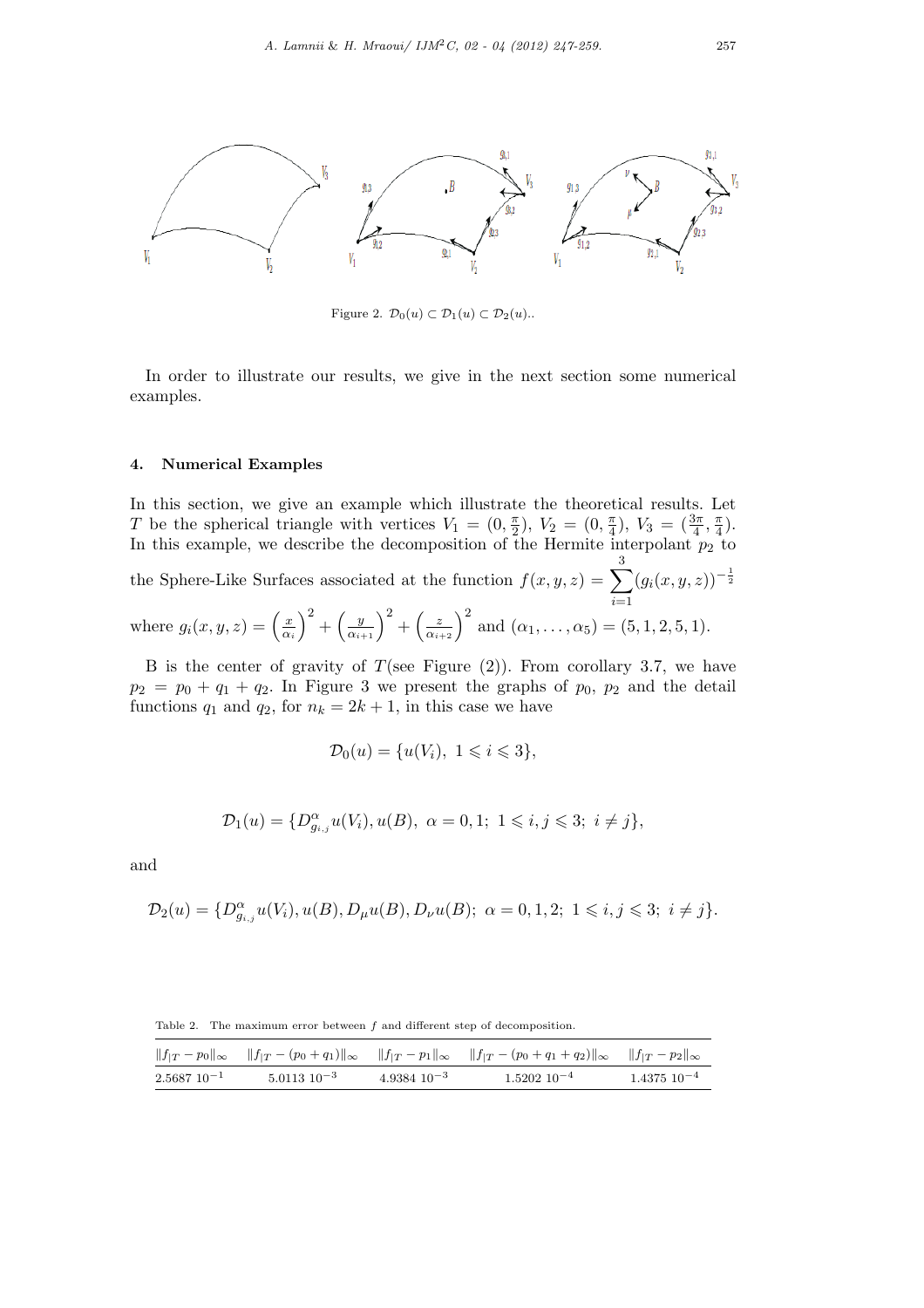

Figure 3. Decomposition of *p*2.

Table 3. The maximum error between  $p_2$  and different step of decomposition

|                   |                    |                    | $  p_2 - p_0  _{\infty}$ $  p_2 - (p_0 + q_1)  _{\infty}$ $  p_2 - p_1  _{\infty}$ $  p_2 - (p_0 + q_1 + q_2)  _{\infty}$ |
|-------------------|--------------------|--------------------|---------------------------------------------------------------------------------------------------------------------------|
| $2.3549\ 10^{-1}$ | $2.9702$ $10^{-3}$ | $2.8973$ $10^{-3}$ | $1.6367$ $10^{-4}$                                                                                                        |

# **5. Conclusion**

In this paper, we proposed to extend the hierarchical bivariate Hermite Interpolant to the spherical case. Let *T* be an arbitrary spherical triangle of the unit sphere *S* and let *u* be a function defined over the triangle *T*. For  $k \in \mathbb{N}$ , we considered a Hermite spherical Interpolant problem  $H_k$  defined by some data scheme  $\mathcal{D}_k(u)$  and which admits a unique solution  $p_k$  in the space  $B_{n_k}(T)$  of homogeneous Bernstein-Bézier polynomials of degree  $n_k = 2k$  (resp.  $n_k = 2k + 1$ ) defined on *T*.